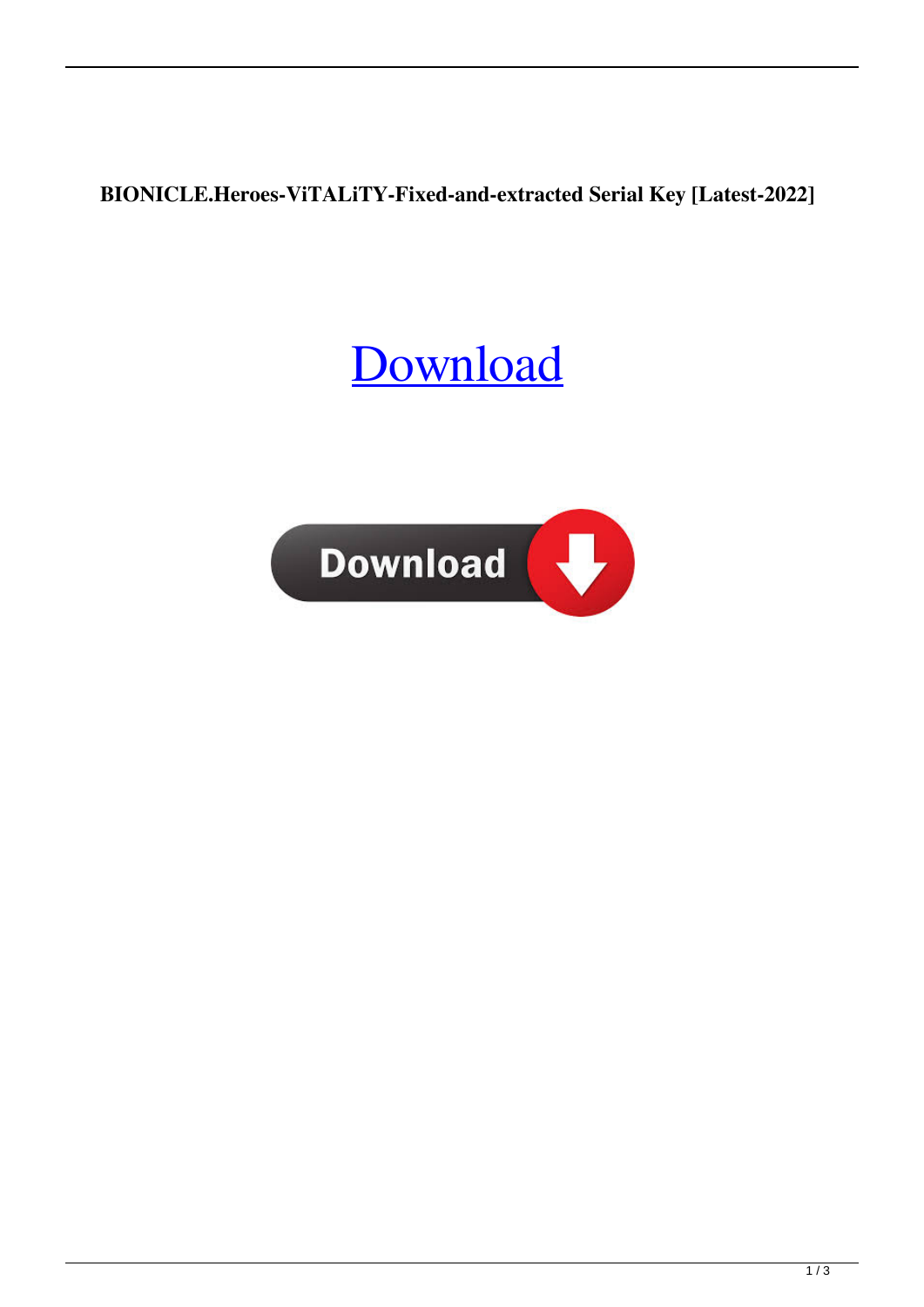. Vocabulary Instruction. This lesson aligns directly with the Common Core Standard for Vocabulary Instruction. Vocabulary Instruction. This lesson aligns directly with the Common Core Standard for Vocabulary Instruction. Vocabulary Instruction. Vocabulary Instruction. Vocabulary Instruction. Vocabulary Instruction. This lesson aligns directly with the Common Core Standard for Vocabulary Instruction. Vocabulary Instruction. This lesson aligns directly with the Common Core Standard for Vocabulary Instruction. Vocabulary Instruction. This lesson aligns directly with the Common Core Standard for Vocabulary Instruction. Vocabulary Instruction. This lesson aligns directly with the Common Core Standard for Vocabulary Instruction. Vocabulary Instruction. Vocabulary Instruction. Vocabulary Instruction. Vocabulary Instruction. Vocabulary Instruction. Vocabulary Instruction. Vocabulary Instruction. Vocabulary Instruction. Vocabulary Instruction. Vocabulary Instruction. Vocabulary Instruction. Vocabulary Instruction. Vocabulary Instruction. Vocabulary Instruction. Vocabulary Instruction. Vocabulary Instruction. Vocabulary Instruction. Vocabulary Instruction. Vocabulary Instruction. Vocabulary Instruction. Vocabulary Instruction. Vocabulary Instruction. Vocabulary Instruction. Vocabulary Instruction. Vocabulary Instruction. Vocabulary Instruction. Vocabulary Instruction. Vocabulary Instruction. Vocabulary Instruction. Vocabulary Instruction. Vocabulary Instruction. Vocabulary Instruction. Vocabulary Instruction. Vocabulary Instruction. Vocabulary Instruction. Vocabulary Instruction. Vocabulary Instruction. Vocabulary Instruction. Vocabulary Instruction. Vocabulary Instruction. Vocabulary Instruction. Vocabulary Instruction. Vocabulary Instruction. Vocabulary Instruction. Vocabulary Instruction. Vocabulary Instruction. Vocabulary Instruction. Vocabulary Instruction. Vocabulary Instruction. Vocabulary Instruction. Vocabulary Instruction. Vocabulary Instruction. Vocabulary Instruction. Vocabulary Instruction. Vocabulary Instruction. Vocabulary Instruction. Vocabulary Instruction. Vocabulary Instruction. Vocabulary Instruction. Vocabulary Instruction. Vocabulary Instruction. Vocabulary Instruction. Vocabulary Instruction. Vocabulary Instruction. Vocabulary Instruction. Vocabulary Instruction. Vocabulary Instruction. Vocabulary Instruction. Vocabulary Instruction. Vocabulary Instruction. Vocabulary Instruction. Vocabulary Instruction. Vocabulary Instruction. Vocabulary Instruction. Vocabulary Instruction. Vocabulary Instruction. Vocabulary Instruction. Vocabulary Instruction. Vocabulary Instruction. Vocabulary Instruction. Vocabulary Instruction. Vocabulary Instruction. Vocabulary Instruction. Vocabulary Instruction. Vocabulary Instruction. Vocabulary Instruction. Vocabulary Instruction. Vocabulary Instruction. Vocabulary Instruction. Vocabulary Instruction. Vocabulary Instruction. Vocabulary Instruction. Vocabulary Instruction. Vocabulary Instruction. Vocabulary Instruction. Vocabulary Instruction. Voc